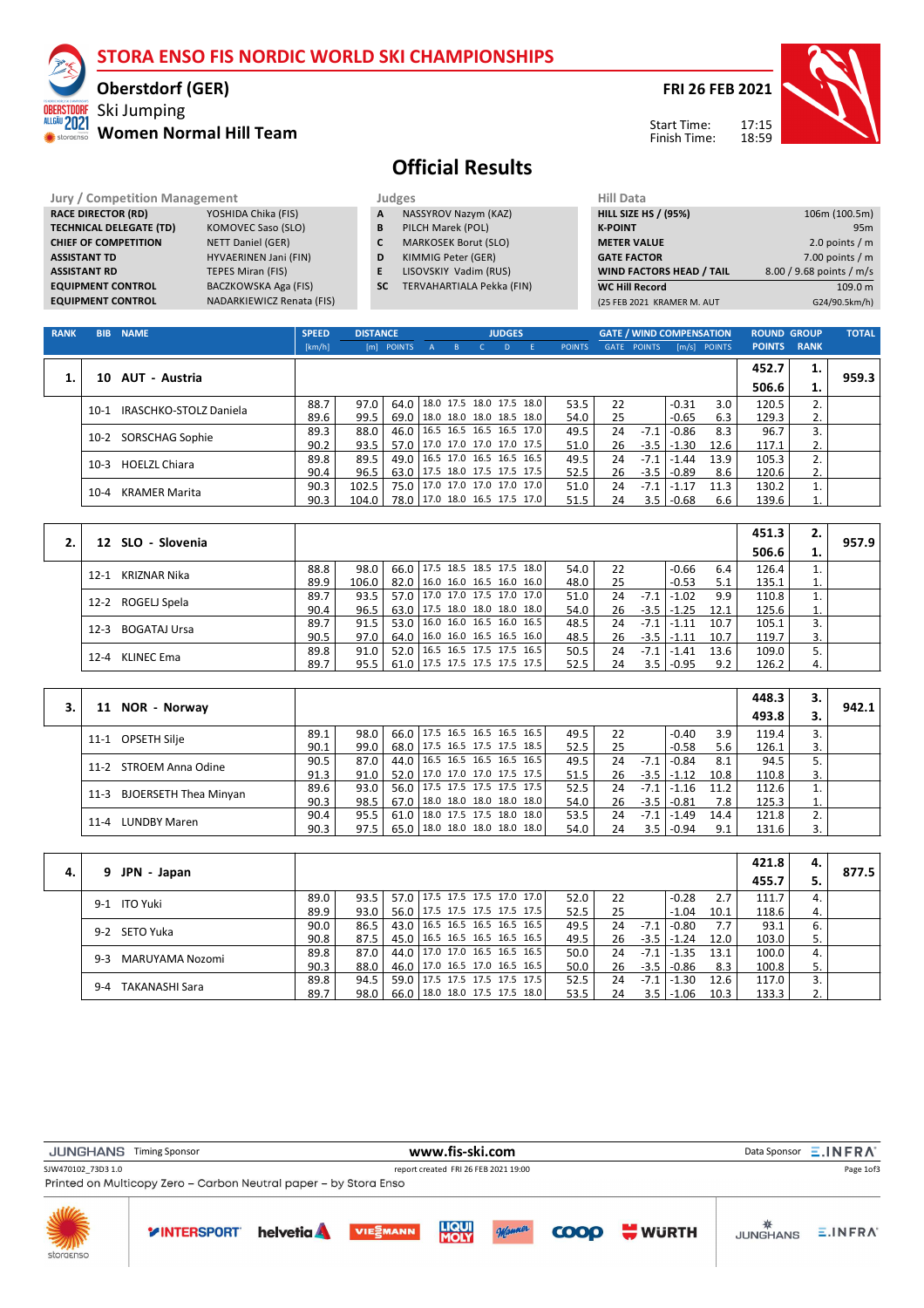**STORA ENSO FIS NORDIC WORLD SKI CHAMPIONSHIPS**

**Oberstdorf (GER)**

Ski Jumping

ALLGÄU 2021

**Women Normal Hill Team**

**FRI 26 FEB 2021**

Start Time: Finish Time:



## **Official Results**

| <b>RANK</b> | <b>BIB</b> | <b>NAME</b>             | <b>SPEED</b> | <b>DISTANCE</b> |                               |                          |                                                      |              | <b>JUDGES</b> |               |          |                    | <b>GATE / WIND COMPENSATION</b> |                | <b>ROUND GROUP</b> |             | <b>TOTAL</b> |
|-------------|------------|-------------------------|--------------|-----------------|-------------------------------|--------------------------|------------------------------------------------------|--------------|---------------|---------------|----------|--------------------|---------------------------------|----------------|--------------------|-------------|--------------|
|             |            |                         | [km/h]       |                 | [m] POINTS                    | $\mathsf{A}$             | B                                                    | $\mathsf{C}$ | D             | <b>POINTS</b> |          | <b>GATE POINTS</b> |                                 | $[m/s]$ POINTS | <b>POINTS</b>      | <b>RANK</b> |              |
|             |            |                         |              |                 |                               |                          |                                                      |              |               |               |          |                    |                                 |                |                    |             |              |
|             |            |                         |              |                 |                               |                          |                                                      |              |               |               |          |                    |                                 |                | 413.2              | 5.          |              |
| 5.          |            | 8 GER - Germany         |              |                 |                               |                          |                                                      |              |               |               |          |                    |                                 |                | 459.9              | 4.          | 873.1        |
|             |            |                         | 89.4         | 90.0            | 50.0                          |                          | 17.0 17.0 17.0 17.0 17.0                             |              |               | 51.0          | 22       |                    | $-0.62$                         | 6.0            | 107.0              | 5.          |              |
|             |            | 8-1 RUPPRECHT Anna      | 90.2         | 94.0            | 58.0                          |                          | 17.0 17.0 17.5 18.0 17.0                             |              |               | 51.5          | 25       |                    | $-0.45$                         | 4.4            | 113.9              | 5.          |              |
|             |            | 8-2 SEYFARTH Juliane    | 89.9         | 88.5            | 47.0                          |                          | 16.5 17.0 16.5 17.5 16.5                             |              |               | 50.0          | 24       | $-7.1$             | $-0.77$                         | 7.5            | 97.4               | 2.          |              |
|             |            |                         | 90.4         | 90.5            | 51.0                          |                          | 17.0 17.0 17.0 17.0 16.5                             |              |               | 51.0          | 26       | $-3.5$             | $-1.21$                         | 11.7           | 110.2              | 4.          |              |
|             | 8-3        | <b>GOERLICH Luisa</b>   | 89.6         | 85.0            | 40.0                          |                          | 16.5 15.5 16.0 16.5 16.5                             |              |               | 49.0          | 24       | $-7.1$             | $-1.20$                         | 11.6           | 93.5               | 5.          |              |
|             |            |                         | 90.2         | 94.5            | 59.0                          | 17.0 17.5 17.5 17.5 17.5 | 16.0 15.5 15.5 16.0 15.5                             |              |               | 47.0          | 26       | $-3.5$<br>$-7.1$   | $-1.04$                         | 10.1           | 112.6              | 4.          |              |
|             |            | 8-4 ALTHAUS Katharina   | 90.3<br>90.2 | 94.0<br>94.5    | 58.0<br>59.0                  |                          | 17.5 17.5 17.5 17.5 17.0                             |              |               | 52.5<br>52.5  | 24<br>24 | 3.5                | $-1.23$<br>$-0.85$              | 11.9<br>8.2    | 115.3<br>123.2     | 4.<br>6.    |              |
|             |            |                         |              |                 |                               |                          |                                                      |              |               |               |          |                    |                                 |                |                    |             |              |
|             |            |                         |              |                 |                               |                          |                                                      |              |               |               |          |                    |                                 |                |                    |             |              |
| 6.          |            | 7 RSF - Rsf             |              |                 |                               |                          |                                                      |              |               |               |          |                    |                                 |                | 372.8              | 6.          | 787.4        |
|             |            |                         |              |                 |                               |                          |                                                      |              |               |               |          |                    |                                 |                | 414.6              | 6.          |              |
|             |            | 7-1 PROKOPIEVA Kristina | 88.4         | 79.0            | 28.0                          |                          | 15.5 15.5 15.5 15.0 15.5                             |              |               | 46.5          | 22       |                    | $-0.58$                         | 5.6            | 80.1               | 7.          |              |
|             |            |                         | 89.8         | 86.0            | 42.0                          |                          | 15.0 14.5 15.0 15.5 15.0                             |              |               | 45.0          | 25       |                    | $-0.22$                         | 2.1            | 89.1               | 7.          |              |
|             |            | 7-2 TIKHONOVA Sofia     | 89.7         | 88.0            | 46.0                          |                          | 16.5 17.0 16.5 16.5 16.5                             |              |               | 49.5          | 24       | $-7.1$             | $-0.65$                         | 6.3            | 94.7               | 4.          |              |
|             |            |                         | 90.2<br>89.3 | 87.0<br>86.5    | 44.0<br>43.0                  |                          | 16.5 16.5 16.0 16.5 17.0<br>16.5 16.0 15.0 16.5 16.0 |              |               | 49.5<br>48.5  | 26<br>24 | $-3.5$<br>$-7.1$   | $-1.10$<br>$-0.90$              | 10.6<br>8.7    | 100.6<br>93.1      | 6.<br>7.    |              |
|             | 7-3        | <b>MAKHINIA Irma</b>    | 90.1         | 87.0            | 44.0                          |                          | 16.0 16.0 16.0 16.0 16.5                             |              |               | 48.0          | 26       | $-3.5$             | $-1.23$                         | 11.9           | 100.4              | 6.          |              |
|             |            |                         | 89.8         | 91.0            | 52.0                          |                          | 16.0 16.0 15.5 15.5 16.0                             |              |               | 47.5          | 24       | $-7.1$             | $-1.29$                         | 12.5           | 104.9              | 6.          |              |
|             |            | 7-4 AVVAKUMOVA Irina    | 89.9         | 95.5            | 61.0                          |                          | 17.5 17.5 18.0 17.5 18.0                             |              |               | 53.0          | 24       | 3.5                | $-0.72$                         | 7.0            | 124.5              | 5.          |              |
|             |            |                         |              |                 |                               |                          |                                                      |              |               |               |          |                    |                                 |                |                    |             |              |
|             |            |                         |              |                 |                               |                          |                                                      |              |               |               |          |                    |                                 |                | 297.6              | 8.          |              |
| 7.          |            | 6 POL - Poland          |              |                 |                               |                          |                                                      |              |               |               |          |                    |                                 |                | 333.6              | 7.          | 631.2        |
|             |            |                         |              |                 |                               |                          |                                                      |              |               |               |          |                    |                                 |                |                    |             |              |
|             |            | 6-1 TWARDOSZ Anna       | 88.8         | 87.5            | 45.0                          |                          | 16.5 16.5 16.0 16.0 16.5<br>16.0 15.5 16.0 16.0 16.0 |              |               | 49.0          | 22       |                    | $-0.46$                         | 4.5            | 98.5               | 6.          |              |
|             |            |                         | 89.9<br>89.0 | 83.0<br>77.0    | 36.0<br>24.0                  |                          | 16.0 15.5 15.5 16.0 15.5                             |              |               | 48.0<br>47.0  | 25<br>24 | $-7.1$             | $-0.89$<br>$-0.79$              | 8.6<br>7.6     | 92.6<br>71.5       | 6.<br>8.    |              |
|             |            | 6-2 RAJDA Kinga         | 89.3         | 78.0            | 26.0                          |                          | 15.0 15.5 15.5 16.0 15.5                             |              |               | 46.5          | 26       | $-3.5$             | $-1.18$                         | 11.4           | 80.4               | 7.          |              |
|             |            |                         | 89.4         | 64.5            | $-1.0$                        |                          | 14.5 14.5 15.0 14.5 15.0                             |              |               | 44.0          | 24       | $-7.1$             | $-0.79$                         | 7.6            | 43.5               | 12.         |              |
|             | 6-3        | SZWAB Joanna            | 90.1         | 71.0            | 12.0                          |                          | 15.5 15.5 15.5 15.0 15.5                             |              |               | 46.5          | 26       | $-3.5$             | $-1.21$                         | 11.7           | 66.7               | 8.          |              |
|             |            | 6-4 KARPIEL Kamila      | 89.1         | 81.5            | 33.0                          |                          | 16.0 16.5 16.0 16.5 16.0                             |              |               | 48.5          | 24       | $-7.1$             | $-1.00$                         | 9.7            | 84.1               | 7.          |              |
|             |            |                         | 89.3         | 82.0            | 34.0                          |                          | 15.5 16.0 16.0 16.5 16.0                             |              |               | 48.0          | 24       | 3.5                | $-0.87$                         | 8.4            | 93.9               | 7.          |              |
|             |            |                         |              |                 |                               |                          |                                                      |              |               |               |          |                    |                                 |                |                    |             |              |
|             |            |                         |              |                 |                               |                          |                                                      |              |               |               |          |                    |                                 |                | 298.5              | 7.          |              |
| 8.          |            | 5 CZE - Czech Republic  |              |                 |                               |                          |                                                      |              |               |               |          |                    |                                 |                | 323.0              | 8.          | 621.5        |
|             |            |                         | 88.9         | 69.5            | 9.0                           |                          | 15.0 15.0 15.5 15.5 15.5                             |              |               | 46.0          | 22       |                    | $-0.31$                         | 3.0            | 58.0               | 9.          |              |
|             |            | 5-1 PTACKOVA Stepanka   | 89.8         | 69.0            | 8.0                           |                          | 15.5 15.0 15.5 15.0 15.5                             |              |               | 46.0          | 25       |                    | $-1.26$                         | 12.2           | 66.2               | 8.          |              |
|             |            |                         | 89.2         | 76.5            | 23.0                          | 14.0                     | 14.0 14.0 14.5 15.0                                  |              |               | 42.5          | 24       | $-7.1$             | $-0.68$                         | 6.6            | 65.0               | 9.          |              |
|             |            | 5-2 JENCOVA Veronika    | 89.6         | 77.0            | 24.0                          |                          | 15.5 15.0 15.0 15.5 15.5                             |              |               | 46.0          | 26       | $-3.5$             | $-0.82$                         | 7.9            | 74.4               | 8.          |              |
|             |            | 5-3 ULRICHOVA Klara     | 89.4         | 86.5            | 43.0                          |                          | 16.5 16.5 16.0 16.5 16.0                             |              |               | 49.0          | 24       | $-7.1$             | $-0.88$                         | 8.5            | 93.4               | 6.          |              |
|             |            |                         | 90.2         | 83.0            | 36.0                          |                          | 15.5 15.0 15.0 15.5 15.0                             |              |               | 45.5          | 26       | $-3.5$             | $-1.32$                         | 12.8           | 90.8               | 7.          |              |
|             |            | 5-4 INDRACKOVA Karolina | 89.1         | 80.5            | 31.0                          |                          | 16.0 15.5 16.5 16.0 15.5                             |              |               | 47.5          | 24       | $-7.1$             | $-1.11$                         | 10.7           | 82.1               | 9.          |              |
|             |            |                         | 89.0         | 80.0            | 30.0 15.5 16.0 16.0 16.0 15.0 |                          |                                                      |              |               | 47.5          | 24       | 3.5                | $-1.09$                         | 10.6           | 91.6               | 8.          |              |

#### **not qualified for final round**

|         | Finland<br><b>FIN</b>     |      |      |       |  |                                 |      |    |        |         |     | 282.0   |     | 282.0 |
|---------|---------------------------|------|------|-------|--|---------------------------------|------|----|--------|---------|-----|---------|-----|-------|
| $4 - 1$ | <b>FORSSTROEM Susanna</b> | 88.4 | 67.5 | 5.O l |  | 15.0 14.5 14.5 14.5 15.0        | 44.0 | 22 |        | $-0.51$ | 4.9 | 53.9    | 10. |       |
| $4 - 2$ | RAUTIONAHO Jenny          | 89.2 | 86.5 |       |  | 43.0   16.5 16.5 16.5 16.5 16.5 | 49.5 |    |        | $-0.49$ |     | 90.1    |     |       |
| $4 - 3$ | TERVAHARTIALA Julia       | 89.4 | 71   | 13.0  |  | 15.0 14.5 14.5 14.5 14.5        | 43.5 | 24 | $-7.1$ | $-0.84$ | ـ ت | . ، ، ، | 10. |       |
| $4 - 4$ | KYKKAENEN Julia           | 89.3 | 81.0 | 32.0  |  | $16.0$ 15.5 16.0 16.5 16.0      | 48.0 | 24 | $-7.1$ | $-0.79$ |     | 80.5    | 10. |       |

| 10. | USA - United States Of America |      |      |      |                                      |  |      |    |       |         |      | 254.3 | 10       | 254.3 |
|-----|--------------------------------|------|------|------|--------------------------------------|--|------|----|-------|---------|------|-------|----------|-------|
|     | BELSHAW Annika<br>l - 1        | 88.0 | 77.0 |      | 24.0   16.0 16.0 15.5 16.0 15.5      |  | 47.5 | 22 |       | $-0.21$ | 2.0  | 73.5  |          |       |
|     | SANKEY Logan<br>1-2            | 88.9 | 71.0 |      | $16.0$ 15.0 16.0 15.0 15.5           |  | 46.5 | 24 |       | $-0.82$ | ہ 7  | 59.3  | 10.      |       |
|     | <b>HOFFMANN Anna</b><br>1-3    | 89.8 | 73.0 | 16.0 | 15.5 15.5 15.5 15.5 15.5             |  | 46.5 | 24 | -7.1  | l -0.94 | 9.1  | 64.5  |          |       |
|     | <b>JONES Paige</b><br>$1 - 4$  | 89.1 | 68.5 | 7 N  | $ 15.5 \t16.0 \t15.5 \t15.5 \t15.5 $ |  | 46.5 | 24 | - 1 - | 1.09    | 10.6 | 57.0  | <u>.</u> |       |

| <b>JUNGHANS</b>           | <b>Timing Sponsor</b>                                            |                   |                 | www.fis-ski.com                      |        |             |              |                 | Data Sponsor $\Xi$ . INFRA <sup>®</sup> |
|---------------------------|------------------------------------------------------------------|-------------------|-----------------|--------------------------------------|--------|-------------|--------------|-----------------|-----------------------------------------|
| SJW470102 73D3 1.0        |                                                                  |                   |                 | report created FRI 26 FEB 2021 19:00 |        |             |              |                 | Page 2of3                               |
|                           | Printed on Multicopy Zero - Carbon Neutral paper - by Stora Enso |                   |                 |                                      |        |             |              |                 |                                         |
| <b>NITTE</b><br>storgenso | <b>YINTERSPORT</b>                                               | helvetia <b>A</b> | <b>VIESMANN</b> | <b>LIQUI</b><br>MOLY                 | Mommer | <b>COOP</b> | <b>WURTH</b> | <b>JUNGHANS</b> | $E$ .INFRA                              |